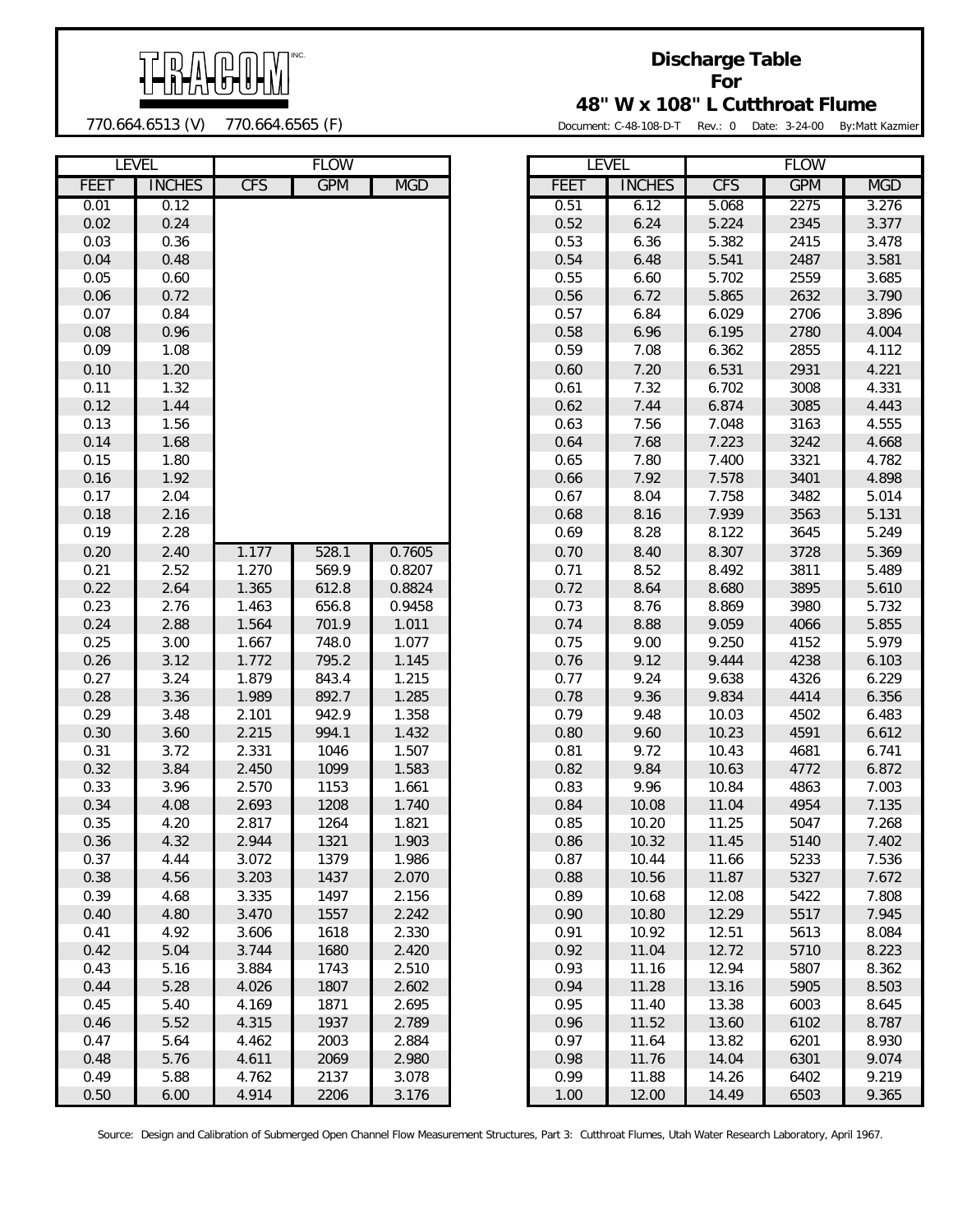

## **Discharge Table For 48" W x 108" L Cutthroat Flume**

770.664.6513 (V) 770.664.6906 (F)

| <b>LEVEL</b> |               |            | <b>FLOW</b> |            |
|--------------|---------------|------------|-------------|------------|
| FEET         | <b>INCHES</b> | <b>CFS</b> | <b>GPM</b>  | <b>MGD</b> |
| 1.01         | 12.12         | 14.72      | 6605        | 9.511      |
| 1.02         | 12.24         | 14.94      | 6707        | 9.659      |
| 1.03         | 12.36         | 15.17      | 6810        | 9.807      |
| 1.04         | 12.48         | 15.40      | 6913        | 9.956      |
| 1.05         | 12.60         | 15.64      | 7017        | 10.11      |
| 1.06         | 12.72         | 15.87      | 7122        | 10.26      |
| 1.07         | 12.84         | 16.10      | 7227        | 10.41      |
| 1.08         | 12.96         | 16.34      | 7333        | 10.56      |
| 1.09         | 13.08         | 16.58      | 7439        | 10.71      |
| 1.10         | 13.20         | 16.81      | 7546        | 10.87      |
| 1.11         | 13.32         | 17.05      | 7653        | 11.02      |
| 1.12         | 13.44         | 17.29      | 7761        | 11.18      |
| 1.13         | 13.56         | 17.53      | 7869        | 11.33      |
| 1.14         | 13.68         | 17.78      | 7978        | 11.49      |
|              |               |            |             |            |
| 1.15         | 13.80         | 18.02      | 8087        | 11.65      |
| 1.16         | 13.92         | 18.27      | 8197        | 11.80      |
| 1.17         | 14.04         | 18.51      | 8308        | 11.96      |
| 1.18         | 14.16         | 18.76      | 8419        | 12.12      |
| 1.19         | 14.28         | 19.01      | 8531        | 12.28      |
| 1.20         | 14.40         | 19.26      | 8643        | 12.45      |
| 1.21         | 14.52         | 19.51      | 8755        | 12.61      |
| 1.22         | 14.64         | 19.76      | 8868        | 12.77      |
| 1.23         | 14.76         | 20.01      | 8982        | 12.93      |
| 1.24         | 14.88         | 20.27      | 9096        | 13.10      |
| 1.25         | 15.00         | 20.52      | 9211        | 13.26      |
| 1.26         | 15.12         | 20.78      | 9326        | 13.43      |
| 1.27         | 15.24         | 21.04      | 9442        | 13.60      |
| 1.28         | 15.36         | 21.30      | 9558        | 13.76      |
| 1.29         | 15.48         | 21.56      | 9675        | 13.93      |
| 1.30         | 15.60         | 21.82      | 9792        | 14.10      |
| 1.31         | 15.72         | 22.08      | 9910        | 14.27      |
| 1.32         | 15.84         | 22.34      | 10028       | 14.44      |
| 1.33         | 15.96         | 22.61      | 10147       | 14.61      |
|              |               |            |             |            |
| 1.34         | 16.08         | 22.87      | 10266       | 14.78      |
| 1.35         | 16.20         | 23.14      | 10386       | 14.96      |
| 1.36         | 16.32         | 23.41      | 10506       | 15.13      |
| 1.37         | 16.44         | 23.68      | 10627       | 15.30      |
| 1.38         | 16.56         | 23.95      | 10748       | 15.48      |
| 1.39         | 16.68         | 24.22      | 10870       | 15.65      |
| 1.40         | 16.80         | 24.49      | 10992       | 15.83      |
| 1.41         | 16.92         | 24.77      | 11115       | 16.01      |
| 1.42         | 17.04         | 25.04      | 11238       | 16.18      |
| 1.43         | 17.16         | 25.32      | 11362       | 16.36      |
| 1.44         | 17.28         | 25.59      | 11486       | 16.54      |
| 1.45         | 17.40         | 25.87      | 11611       | 16.72      |
| 1.46         | 17.52         | 26.15      | 11736       | 16.90      |
| 1.47         | 17.64         | 26.43      | 11861       | 17.08      |
| 1.48         | 17.76         | 26.71      | 11988       | 17.26      |
| 1.49         | 17.88         | 26.99      | 12114       | 17.45      |
|              |               |            |             |            |
| 1.50         | 18.00         | 27.28      | 12241       | 17.63      |

|             | <b>LEVEL</b>  | <b>FLOW</b> |            |            |  |  |  |
|-------------|---------------|-------------|------------|------------|--|--|--|
| <b>FEET</b> | <b>INCHES</b> | <b>CFS</b>  | <b>GPM</b> | <b>MGD</b> |  |  |  |
| 1.51        | 18.12         | 27.56       | 12369      | 17.81      |  |  |  |
| 1.52        | 18.24         | 27.84       | 12497      | 18.00      |  |  |  |
| 1.53        | 18.36         | 28.13       | 12625      | 18.18      |  |  |  |
| 1.54        | 18.48         | 28.42       | 12754      | 18.37      |  |  |  |
| 1.55        | 18.60         | 28.71       | 12884      | 18.55      |  |  |  |
| 1.56        | 18.72         | 29.00       | 13014      | 18.74      |  |  |  |
| 1.57        | 18.84         | 29.29       | 13144      | 18.93      |  |  |  |
| 1.58        | 18.96         | 29.58       | 13275      | 19.12      |  |  |  |
| 1.59        | 19.08         | 29.87       | 13406      | 19.31      |  |  |  |
| 1.60        | 19.20         | 30.16       | 13538      | 19.50      |  |  |  |
| 1.61        | 19.32         | 30.46       | 13670      | 19.69      |  |  |  |
| 1.62        | 19.44         | 30.75       | 13803      | 19.88      |  |  |  |
| 1.63        | 19.56         | 31.05       | 13936      | 20.07      |  |  |  |
| 1.64        | 19.68         | 31.35       | 14069      | 20.26      |  |  |  |
| 1.65        | 19.80         | 31.65       | 14204      | 20.45      |  |  |  |
| 1.66        | 19.92         | 31.95       | 14338      | 20.65      |  |  |  |
| 1.67        | 20.04         | 32.25       | 14473      | 20.84      |  |  |  |
| 1.68        | 20.16         | 32.55       | 14608      | 21.04      |  |  |  |
| 1.69        | 20.28         | 32.85       | 14744      | 21.23      |  |  |  |
| 1.70        | 20.40         | 33.16       | 14881      | 21.43      |  |  |  |
| 1.71        | 20.52         | 33.46       | 15017      | 21.63      |  |  |  |
| 1.72        | 20.64         | 33.77       | 15155      | 21.82      |  |  |  |
| 1.73        | 20.76         | 34.07       | 15292      | 22.02      |  |  |  |
| 1.74        | 20.88         | 34.38       | 15430      | 22.22      |  |  |  |
| 1.75        | 21.00         | 34.69       | 15569      | 22.42      |  |  |  |
| 1.76        | 21.12         | 35.00       | 15708      | 22.62      |  |  |  |
| 1.77        | 21.24         | 35.31       | 15847      | 22.82      |  |  |  |
| 1.78        | 21.36         | 35.62       | 15987      | 23.02      |  |  |  |
| 1.79        | 21.48         | 35.94       | 16128      | 23.22      |  |  |  |
| 1.80        | 21.60         | 36.25       | 16268      | 23.43      |  |  |  |
| 1.81        | 21.72         | 36.56       | 16410      | 23.63      |  |  |  |
| 1.82        | 21.84         | 36.88       | 16551      | 23.83      |  |  |  |
| 1.83        | 21.96         | 37.20       | 16693      | 24.04      |  |  |  |
| 1.84        | 22.08         | 37.51       | 16836      | 24.24      |  |  |  |
| 1.85        | 22.20         | 37.83       | 16979      | 24.45      |  |  |  |
| 1.86        | 22.32         | 38.15       | 17122      | 24.66      |  |  |  |
| 1.87        | 22.44         | 38.47       | 17266      | 24.86      |  |  |  |
| 1.88        | 22.56         | 38.79       | 17410      | 25.07      |  |  |  |
| 1.89        | 22.68         | 39.12       | 17555      | 25.28      |  |  |  |
| 1.90        | 22.80         | 39.44       | 17700      | 25.49      |  |  |  |
| 1.91        | 22.92         | 39.76       | 17846      | 25.70      |  |  |  |
| 1.92        | 23.04         | 40.09       | 17992      | 25.91      |  |  |  |
| 1.93        | 23.16         | 40.41       | 18138      | 26.12      |  |  |  |
| 1.94        | 23.28         | 40.74       | 18285      | 26.33      |  |  |  |
| 1.95        | 23.40         | 41.07       | 18432      | 26.54      |  |  |  |
| 1.96        | 23.52         | 41.40       | 18580      | 26.76      |  |  |  |
| 1.97        | 23.64         | 41.73       | 18728      | 26.97      |  |  |  |
| 1.98        | 23.76         | 42.06       | 18876      | 27.18      |  |  |  |
| 1.99        | 23.88         | 42.39       | 19025      | 27.40      |  |  |  |
| 2.00        | 24.00         | 42.72       | 19175      | 27.61      |  |  |  |

Source: Design and Calibration of Submerged Open Channel Flow Measurement Structures, Part 3: Cutthroat Flumes, Utah Water Research Laboratory, April 1967.